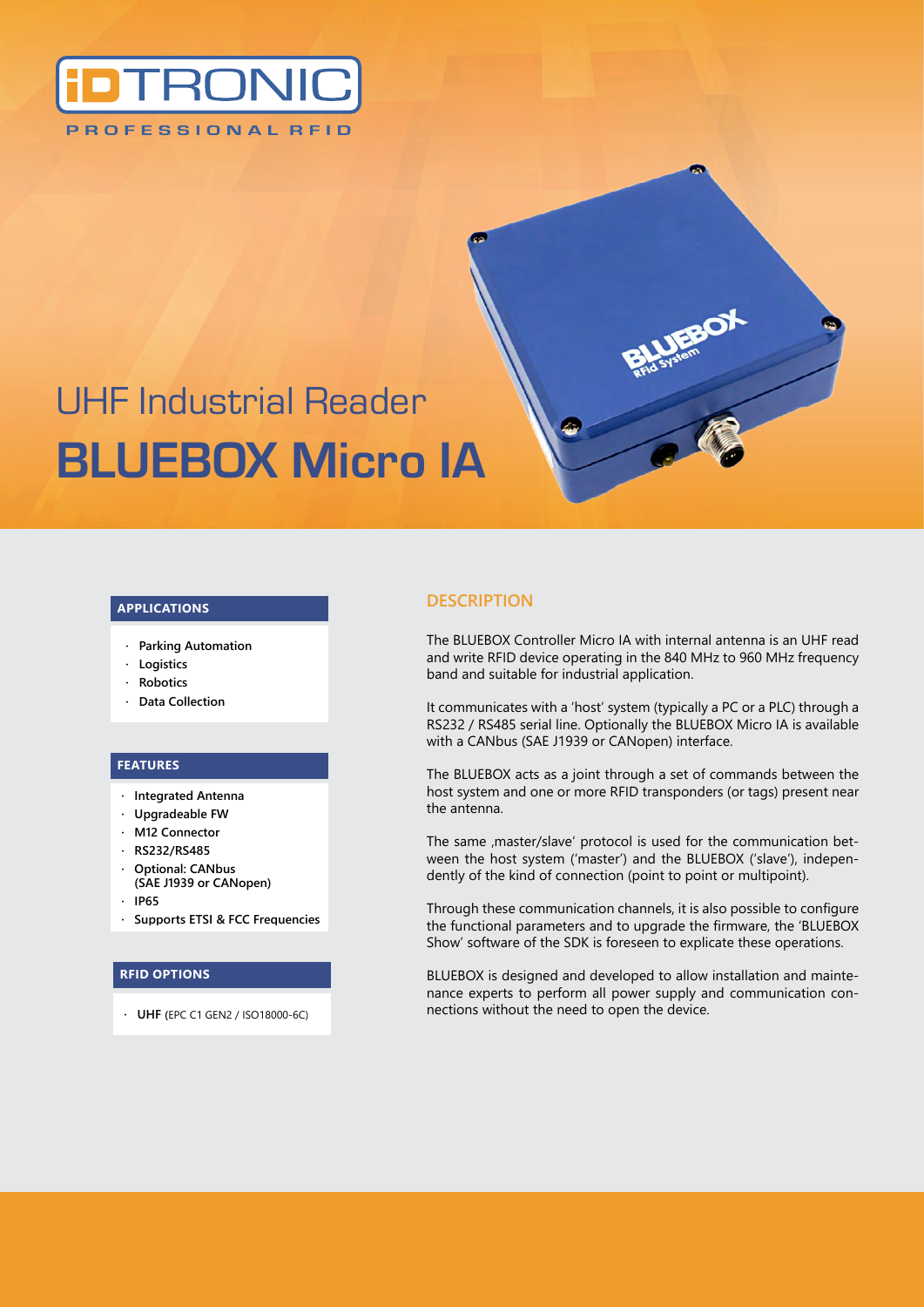# **TECHNICAL DATA**

| <b>ELECTRICAL SPECIFICATIONS</b> |            |
|----------------------------------|------------|
| Power Supply                     | 10  36 Vdc |
|                                  |            |

| Power Rating              | $4 W @$ RFout = 27 dBm                                                           |
|---------------------------|----------------------------------------------------------------------------------|
| Operating Frequency       | 865 - 868 MHz (ETSI)<br>902 - 928 MHz (FCC) - on request                         |
| Max. Power                | Max 500 mW (27 dBm),<br>software configurable 1 dB step                          |
| <b>Operating Distance</b> | up to 3 meters*                                                                  |
| Antenna                   | Integrated                                                                       |
| Antenna Gain              | 3.4 dBic                                                                         |
| Antenna Beamwidth         | 115°                                                                             |
| Antenna Axial Ratio       | $<$ 3 dB                                                                         |
| Antenna Bandwidth         | 18 MHz                                                                           |
| Digitial Inputs           | -51 dBm  -87 dBm.<br>software programmable 1 dB step                             |
| Status                    | 1 LED, Buzzer                                                                    |
| Interfaces                | Serial RS232 / RS485<br>Optional: CANbus (SAE J1939 or CANopen)                  |
| Connections               | 1 M12 Connectors (5-poles A-coded male for<br>power supply and serial interface) |
|                           |                                                                                  |

| <b>ENVIRONMENTAL CONDITIONS</b> |                            |
|---------------------------------|----------------------------|
| Operating Temperature           | $-20$ °C to +55 °C         |
| Storage Temperature             | $-40$ °C to + 85 °C        |
| Humidity                        | up to 95 %, non condensing |

## **Supported Standards / Tags**

Standard ISO 18000-6C (EPC Class 1 Generation 2) E.g.: Alien Higgs 2/3/4, Impinj Monza, NXP UCODE, etc.

| <b>APPLICABLE STANDARDS</b> |                                                               |  |
|-----------------------------|---------------------------------------------------------------|--|
| EMC.                        | EN 301489-1:2012-04 (v1.9.21)<br>EN 301489-3:2013-12 (V1.6.1) |  |
| Radio Regulation            | EN 300330-1:2015-08 (V1.8.1)<br>EN 300330-2:2015-08 (V1.6.1)  |  |
| Safety                      | EN 60950-1:2014-08<br>EN 62369-1:2010-03<br>EN 50364:2010-11  |  |
| <b>ROHS</b>                 | EC Guideline 2011/65/EU                                       |  |
| Certificate                 | FCC. CE                                                       |  |

| <b>MECHANICAL SPECIFICATIONS</b> |                                                |  |
|----------------------------------|------------------------------------------------|--|
| Dimensions                       | $120 \times 122 \times 37$ mm                  |  |
| Material                         | Plastic, ABS (Acrylonitrile Butadiene Styrene) |  |
| <b>Class Protection</b>          | IP65                                           |  |

| <b>SDK INFORMATION</b> |                                    |  |
|------------------------|------------------------------------|--|
| Supported OS           | Windows XP, Vista, 7, 8            |  |
| Supported Languages    | $C#, C++,$ serial command protocol |  |

\*Reading distance depends on tag, antenna and environmental conditions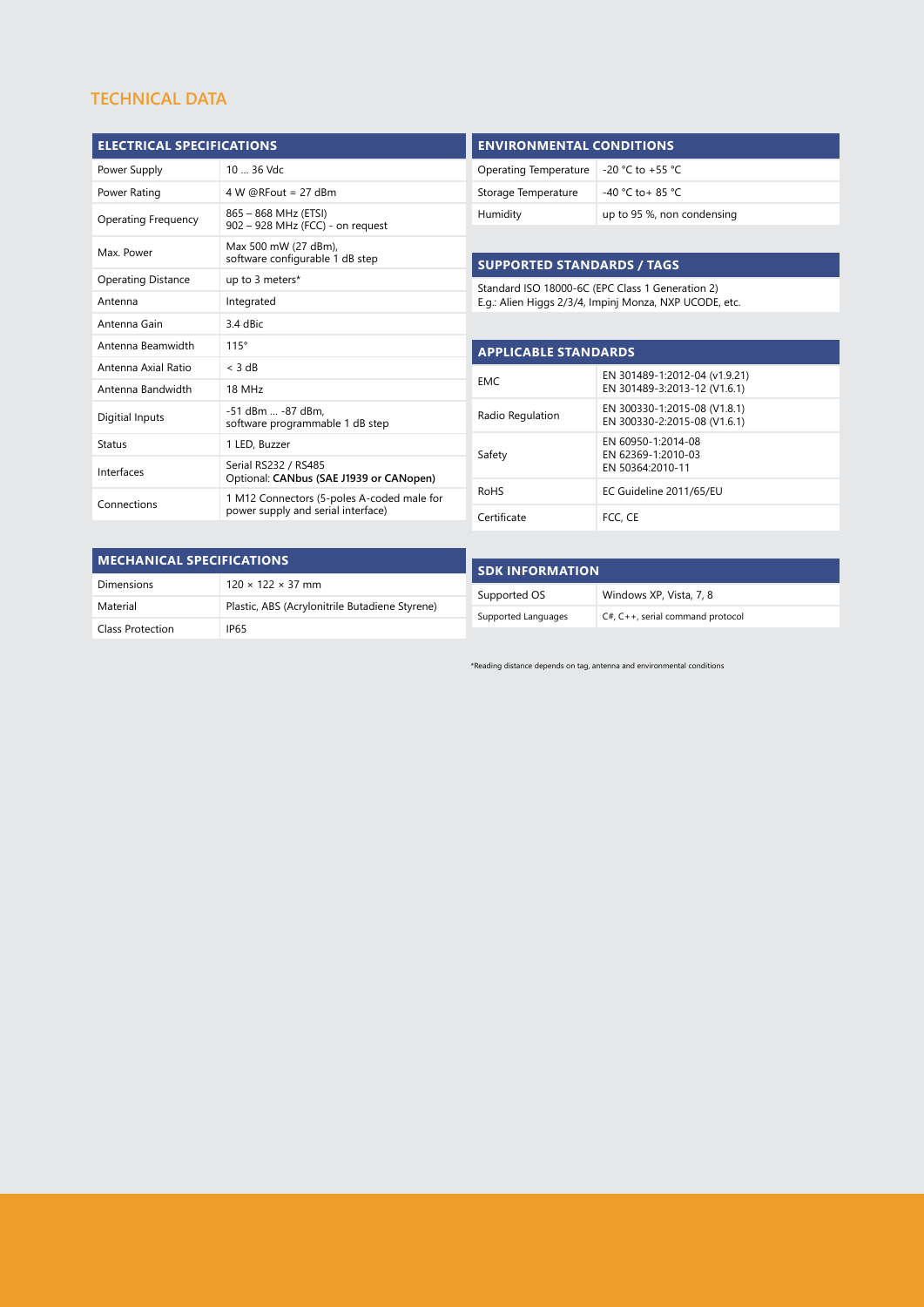## **APPLICATION EXAMPLE**



# **Automated Vehicle Production**

The **BLUEBOX MICRO IA UHF** reader is ideal for industrial 4.0 automation processes in automotive production. The different production steps within a manufacturing process require robust and flexible devices that can be easily integrated.

The **BLUEBOX MICRO IA UHF** may be optimally integrated into this process thanks to its compact design. The production of an automobile comprises an integrated process, having different requirements at each production step. From the foundry to the paint shop, high temperatures require the use of heat-resistant equipment. Thanks to its IP65 protection class, the **BLUEBOX MICRO IA UHF** is ideally suited for this purpose. The reader can **withstand temperatures from -40 °C up to + 85 °C** without any problems.

The reader can be easily mounted through prefabricated drill holes - even outside the production line. Thanks to the **large 3-meter reading range**, the parts can be assigned contact-free within the chassis production up to the exterior equipment.

The material flow within the production of a motor vehicle requires flexibility and robustness. The **BLUEBOX MICRO IA UHF** can be used to optimally allocate the various variants. The detection of several screws or threads is guaranteed by bulk detection.